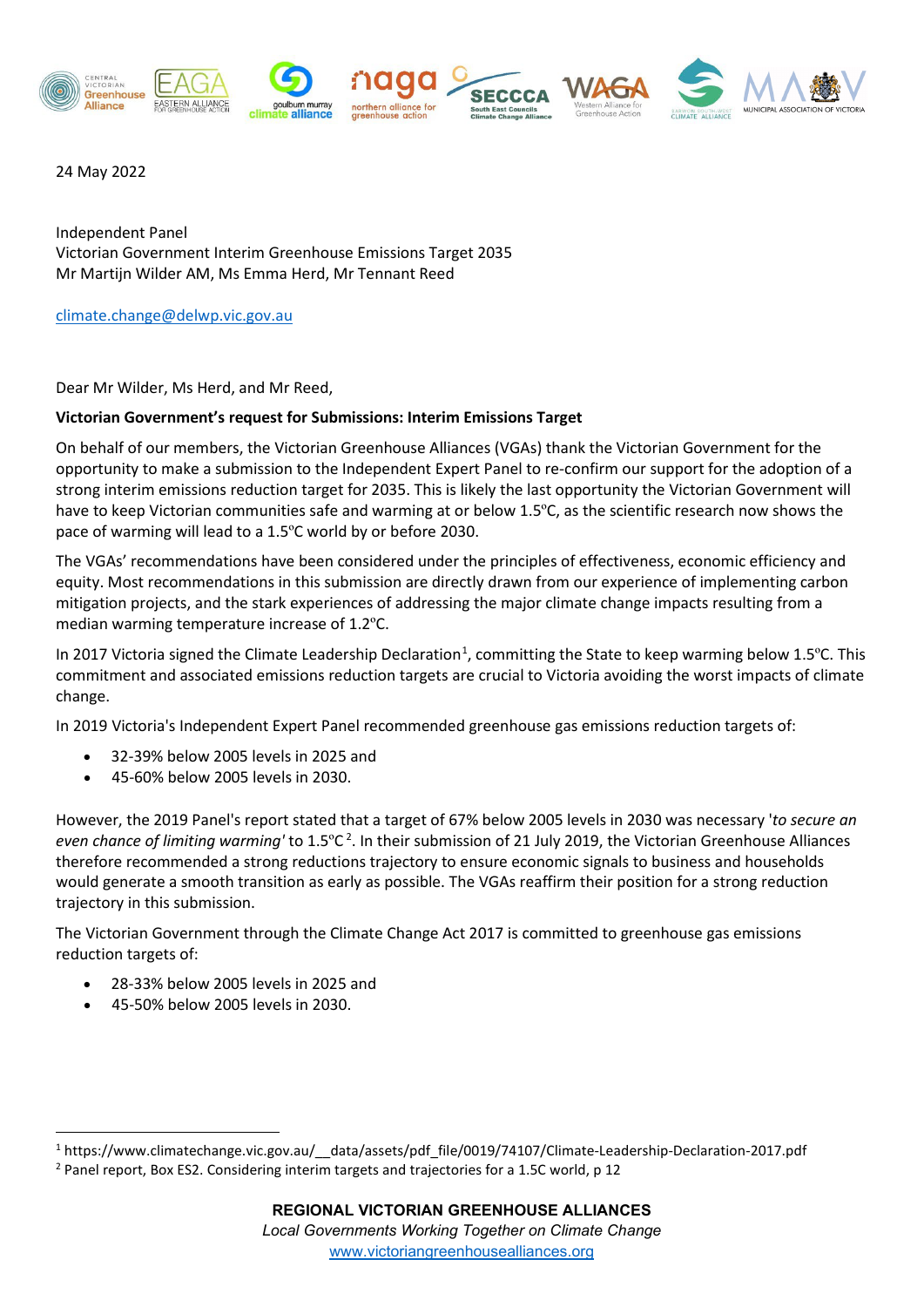

These targets, even if accomplished, will not be enough for Victoria to do its part to limit global warming to 1.5ºC.

The most recent Working Group III contribution to the Sixth Assessment Report (AR6) of the Intergovernmental Panel on Climate Change (IPCC), which covers literature accepted for publication to 11 October 2021, states:

## **"***Without a strengthening of policies beyond those that are implemented by the end of 2020, GHG emissions are projected to rise beyond 2025, leading to a median global warming of 3.2 [2.2 to 3.5]ºC by 2100."[3](#page-1-0)*

In the IPCC 2018 report Global Warming of 1.5ºC [4](#page-1-1) it is made clear with *"high confidence"* that in less than eight years, by 2030, we will be living in a 1.5ºC world (p.4).

The exhaustive, science-based modelling in the IPCC AR6 Report emphasises the recent and harrowing experiences of our own Victorian communities, who even in the last two years have endured fatal wildfires (2020), flash floods (2021), intense wind and storm events (2021), and severe drought (2019-2021). If these experiences are to be amplified three-fold in less than 80 years, local governments, communities and the biodiverse environments that support them, will be facing a world that is dangerously unliveable.

The experience of our member councils demonstrates that acting on climate change has had a remarkable and positive galvanising effect on communities both economically and socially, over the last 24-48 months. The 2035 interim target is an ideal gateway to capitalise on this unity. In decisively tightening targets to limit warming, the Government will send the right signals to community, industry and service providers, so that all are able to prepare for this major transition in a timely fashion. That Victoria has exceeded its early target demonstrates there is an appetite to mitigate and check climate change impacts while there is still time.

This submission recommends that the Victorian Government:

- 1. act decisively now to limit warming to 1.5ºC
- 2. soften economic shocks to the State through rapid early decarbonisation , rather than leaving large portions of mitigation to post-2030, when we know the impacts of warming and extreme events will be depleting Victoria's natural resources;
- 3. Adopt science-based targets that are in line to limit temperature rises to 1.5 degrees Celsius, whereby the Government:
	- a. adjusts the current 2030 interim target to be at least 75% reduction from 2005 emissions levels (currently 45-50%);
	- b. brings forward Victoria's zero net emissions commitments from 2050 to 2035; and
- 4. Set carbon budgets for individuals and organisations to pledge and work to, and be verified against.

This recalibration of Victoria's targets would leave 13 years until 2035 for Victorians to achieve net zero - a challenging but achievable figure that can delivered with a particular focus on:

• Continuing to rollout renewable energy across the state, including embracing its off shore wind resources to make it Australia's renewable energy superpower;

<span id="page-1-0"></span><sup>3</sup> IPCC, 2022, Climate Change 2022: Mitigation of Climate Change, Summary for Policymakers, p SPM-21

<span id="page-1-1"></span><sup>4</sup> IPCC, 2018: Summary for Policymakers. In: *Global Warming of 1.5C. An IPCC Special Report on the Impacts of global warming of 1.5C above pre-Industrial levels and related global greenhouse gas emission pathways*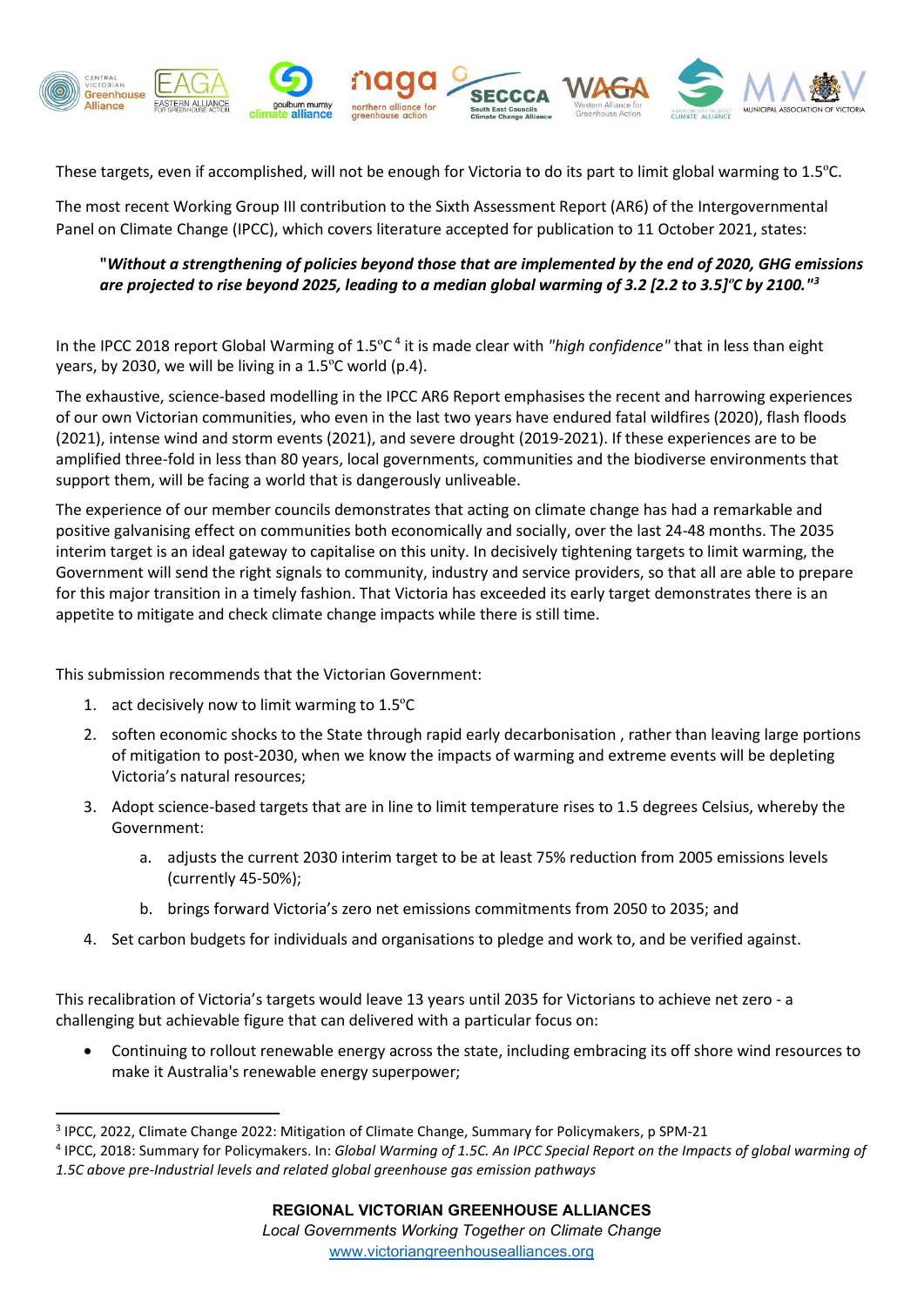

- Accelerating the state's transition off gas;
- Transitioning our transport systems to be fully electrified and/or powered by green hydrogen; and
- Prioritising a decarbonised Victorian agricultural sector, including the support of zero methane agriculture, localised sequestration markets, and sustainable land management.

This submission is from the Victorian Greenhouse Alliances, which represent 65 local governments, plus catchment management authorities, and Victoria's Alpine Resorts.<sup>[5](#page-2-0)</sup> Key aspects we wish to communicate to the Panel as evidence backing our four recommendations above include;

- **This is likely our last opportunity to do everything we can to limit warming to 1.5ºC.** Updated sciencebased modelling demonstrates that emissions targets need to be stronger. Whilst Victoria's Independent Expert Panel recommended greenhouse gas emissions reduction targets 45-60% below 2005 levels by 2030, research<sup>[6](#page-2-1)</sup> since then, highlights that targets need to be increased and brought forward to avoid >1.5 $\degree$ C of warming.
- **Local governments as frontline decision-makers, have a vested interest in proactively and equitably minimising the climate risk to future local communities**. Local government is the tier of government closest to communities, and is consequently responsible for on-the-ground prevention, adaptation and transition, and most are ill-equipped to address the increased legal, financial, and employment complexity generated from >1.5ºC of warming.
- **The Victorian Greenhouse Alliances have proven the extensive economic returns of mitigation, and positive impacts in social and cultural domains, as well as the environment.** Independent evaluation of projects taken by Alliances demonstrates that councils secure net benefits of up to 8 times their initial investments. [7](#page-2-2) Only half of our investments are able to physically return a saving (ie some projects are feasibility studies), revealing that rapid, carefully managed implementation offers a powerful economic case for adoption.
- **Higher targets are achievable.** The Victorian Greenhouse Alliances emerged from local government some 22 years ago and have implemented many of Victoria's largest abatement projects. These include the Victorian Energy Collaboration which involved some 1,000 decision-makers from 46 local councils across the state, and has resulted in an annual emissions abatement of 260,000 tCO<sub>2</sub>-e. This enormous achievement adds to other major abatement achievements, and has been accomplished despite our very modest resourcing.
- **Many Victorian councils, and most Victorian SMEs, are in the dark about their emissions and are eager to establish a carbon budget.** A 'carbon budget' is an easy way to understand carbon emissions and keep within an acceptable range. But local governments and businesses, particularly in regional areas, need a trustworthy budgeting tool to assist their transition. Keeping to the global carbon emissions budget of 355- 370 gigatonnes CO<sub>2</sub>-e equates to a 50% chance of keeping warming to 1.5°C. With the world currently increasing its emissions beyond 42 gigatonnes per year, this budget will be exhausted by 2030. Unfortunately, Victorians have one of the highest annual carbon emissions per capita globally (13.8 tonnes  $CO<sub>2</sub> - e<sup>8</sup>$  $CO<sub>2</sub> - e<sup>8</sup>$  $CO<sub>2</sub> - e<sup>8</sup>$ ). To "keep to budget" Victorians need to work with an annual budget of around half a tonne of emissions per person per year. We need transparent, trusted methods of seeing our diminishing carbon budget so we can act – as a State, as local governments, as sectors, and as decision-makers.

<span id="page-2-0"></span><sup>&</sup>lt;sup>5</sup> Note: a diversity of targets have been adopted by councils across the state [\(see summary\)](https://cvga1-my.sharepoint.com/:x:/g/personal/eo_cvga_org_au/EV-qt0WyJgBLqJcYhbPwbs0BgdTdHZUWbKuP30w7U-n4rA?rtime=icGWz04y2kg)

<span id="page-2-2"></span><span id="page-2-1"></span>*<sup>6</sup> ClimateWorks Australia, 2020, Decarbonisation Futures: Solutions, actions and benchmarks for a net zero emissions Australia* <sup>7</sup> https://eaga.com.au/about/our\_impact/

<span id="page-2-3"></span><sup>8</sup> DELWP, 2019, *Victorian Greenhouse Gas Emissions Report* (p12)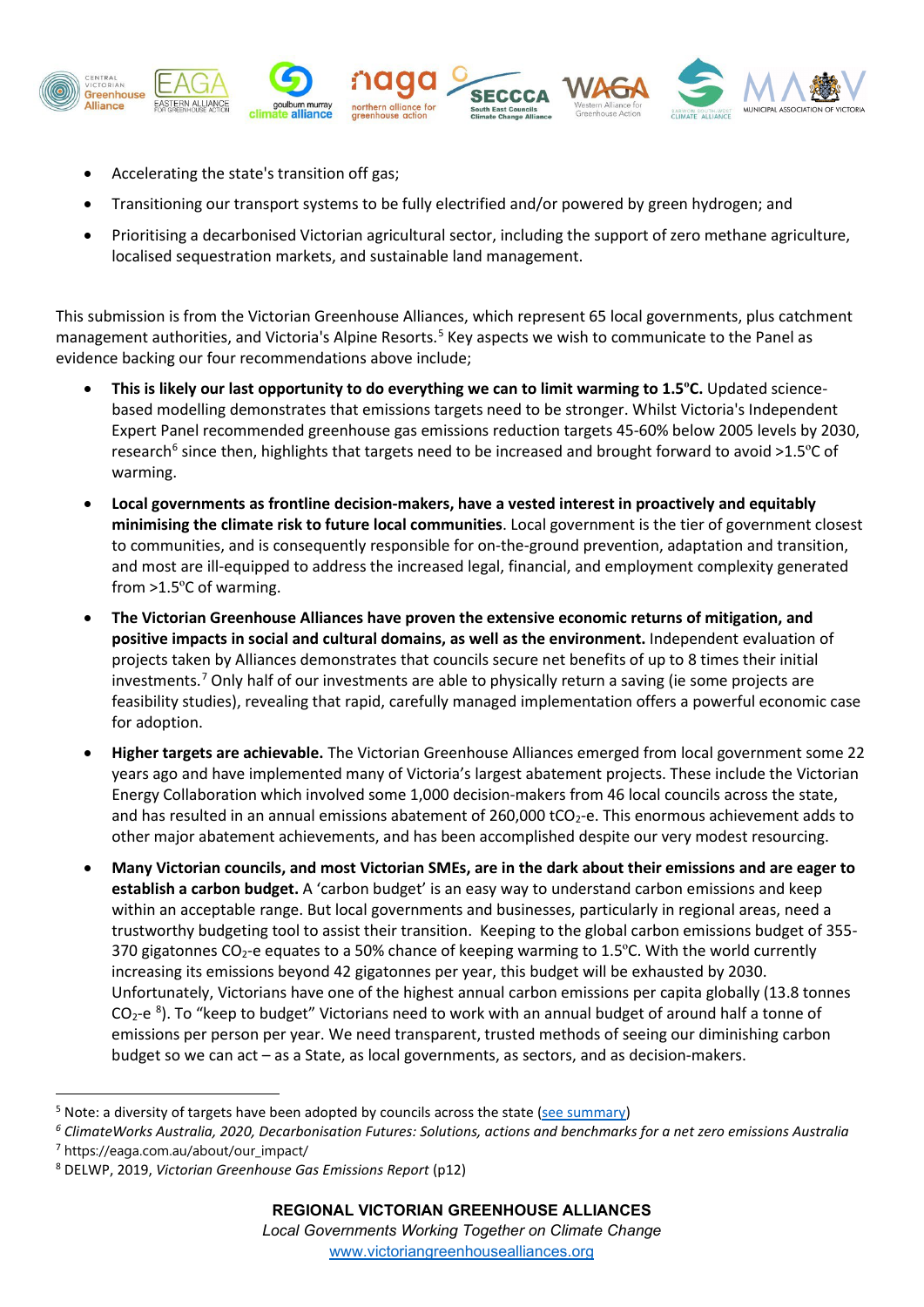

• **Changes to how the Victorian** *Climate Change Act 2017* **applies to land use planning has potential to create major emissions reductions and more resilient communities.** Land use planning is core business for local government. There is a clear disconnect between high level policy positions on climate change, both by State and local government, and the day-to-day decisions that are being made. This is particularly true for planning decisions, which influence carbon emissions and the living conditions of communities for generations to come. To enable the delivery of a safe climate and resilient communities the Victorian Government must mandate tackling climate change as a priority at all levels of the planning system This would empower our local governments, decision-makers, and developers to get on with the job of developing land *with* climate change in mind. It will also wipe hundreds of thousands of tonnes of avoidable CO2-e emissions off Victoria's inventory. The Greenhouse Alliances have already undertaken a substantial, and extensively consulted gap analysis of Victoria's planning system<sup>[9](#page-3-0)</sup>, and have prioritised recommended changes, including legislative amendments, for the Victorian Government.

We look forward to reviewing the Government's response to this consultation. We would also welcome an opportunity before the response is tabled to meet with you, to discuss our proposals for how the Victorian Government can draw from and support the extensive expertise in mitigation that has been built over time by Victoria's Greenhouse Alliances.

If you require further information, please do not hesitate to contact any of the Victorian Greenhouse Alliance Executive Officers listed.

Kind regards

Carole Hammond **Executive officer, Goulburn Murray Climate Alliance** On behalf of the Victorian Greenhouse Alliances

<span id="page-3-0"></span><sup>9</sup> https://www.naga.org.au/uploads/9/0/5/3/9053945/final\_report\_-\_climate\_change\_and\_planning\_in\_victoria\_-\_november\_2021.pdf